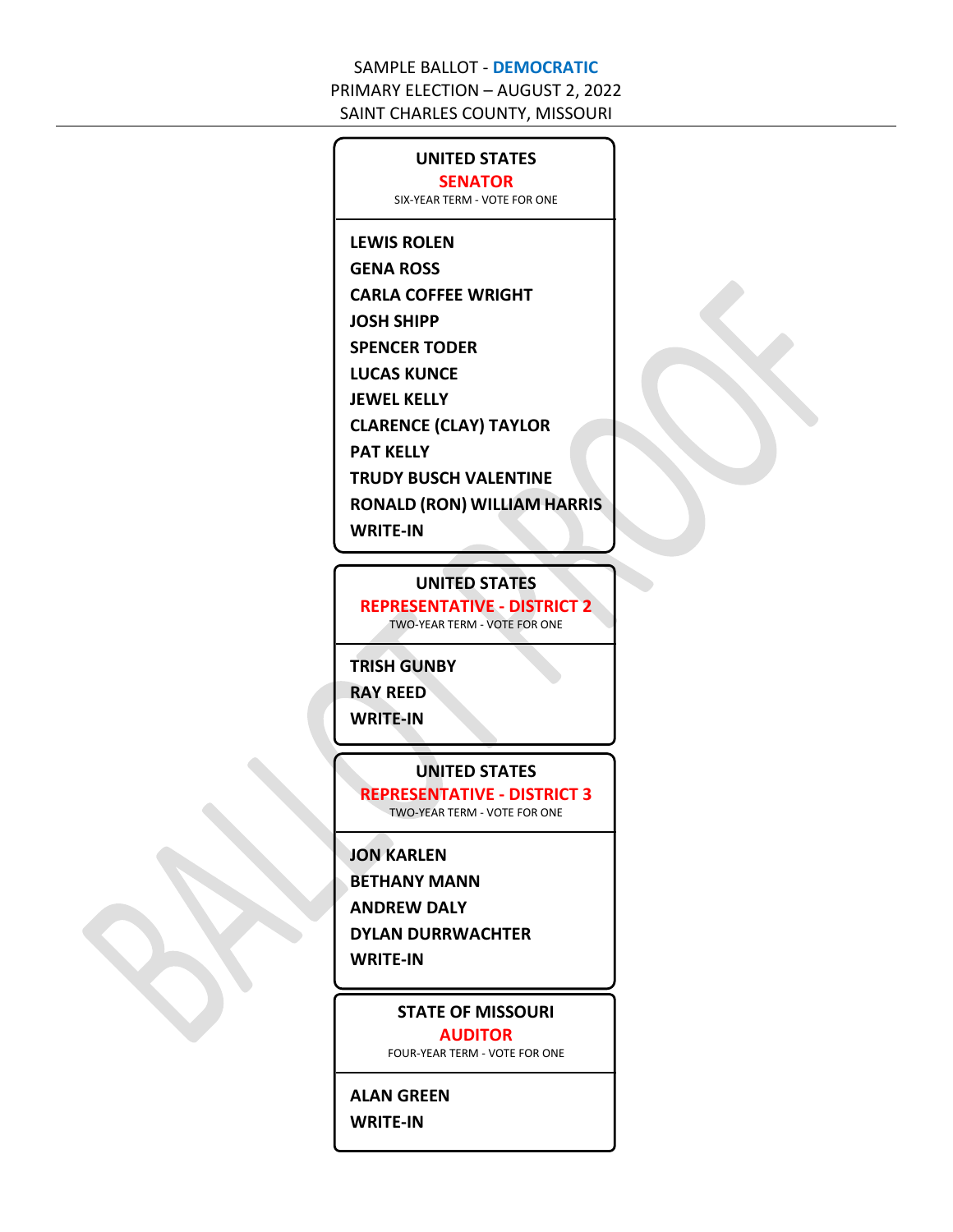## **STATE OF MISSOURI**

**SENATE - DISTRICT 2**

FOUR-YEAR TERM - VOTE FOR ONE

#### **MICHAEL SINCLAIR**

**WRITE-IN**

#### **STATE OF MISSOURI**

**REPRESENTATIVE - DISTRICT 63**

TWO-YEAR TERM - VOTE FOR ONE

### **JENNA ROBERSON**

**WRITE-IN**

## **STATE OF MISSOURI**

**REPRESENTATIVE - DISTRICT 65** TWO-YEAR TERM - VOTE FOR ONE

**ERIC NOWICKI**

**WRITE-IN**

#### **STATE OF MISSOURI**

**REPRESENTATIVE - DISTRICT 69**

TWO-YEAR TERM - VOTE FOR ONE

**JESSICA DEVOTO**

**WRITE-IN**

**STATE OF MISSOURI**

**REPRESENTATIVE - DISTRICT 104** TWO-YEAR TERM - VOTE FOR ONE

**GREGORY A UPCHURCH WRITE-IN**

**STATE OF MISSOURI REPRESENTATIVE - DISTRICT 105** TWO-YEAR TERM - VOTE FOR ONE

**CINDY BERNE**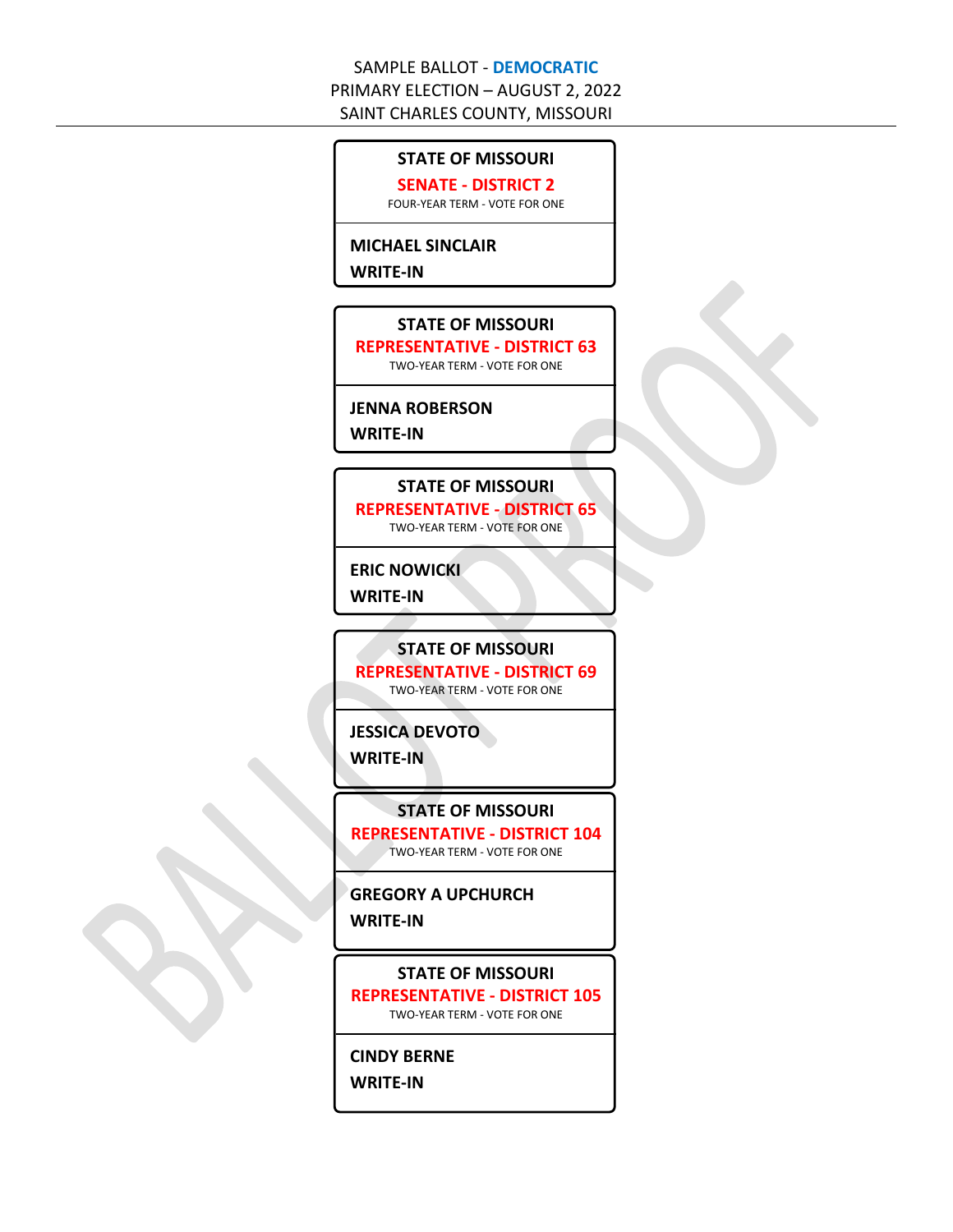#### **STATE OF MISSOURI**

**REPRESENTATIVE - DISTRICT 106** TWO-YEAR TERM - VOTE FOR ONE

#### **RON ODENTHAL**

**WRITE-IN**

#### **STATE OF MISSOURI**

**REPRESENTATIVE - DISTRICT 107** TWO-YEAR TERM - VOTE FOR ONE

#### **TRACY GRUNDY**

**WRITE-IN**

## **STATE OF MISSOURI**

**REPRESENTATIVE - DISTRICT 108** TWO-YEAR TERM - VOTE FOR ONE

**SUSAN SHUMWAY**

**WRITE-IN**

### **STATE OF MISSOURI ASSOCIATE CIRCUIT JUDGE**

**CIRCUIT 11 DIVISION 9**

FOUR-YEAR TERM - VOTE FOR ONE

**MEGGIE C. BIESENTHAL WRITE-IN**

**COUNTY OF SAINT CHARLES SHERIFF**

FOUR-YEAR TERM - VOTE FOR ONE

**DAN HOGAN**

**WRITE-IN**

**COUNTY OF SAINT CHARLES COUNTY COUNCIL – DISTRICT 5** FOUR-YEAR TERM - VOTE FOR ONE

**JOSH BECKER**